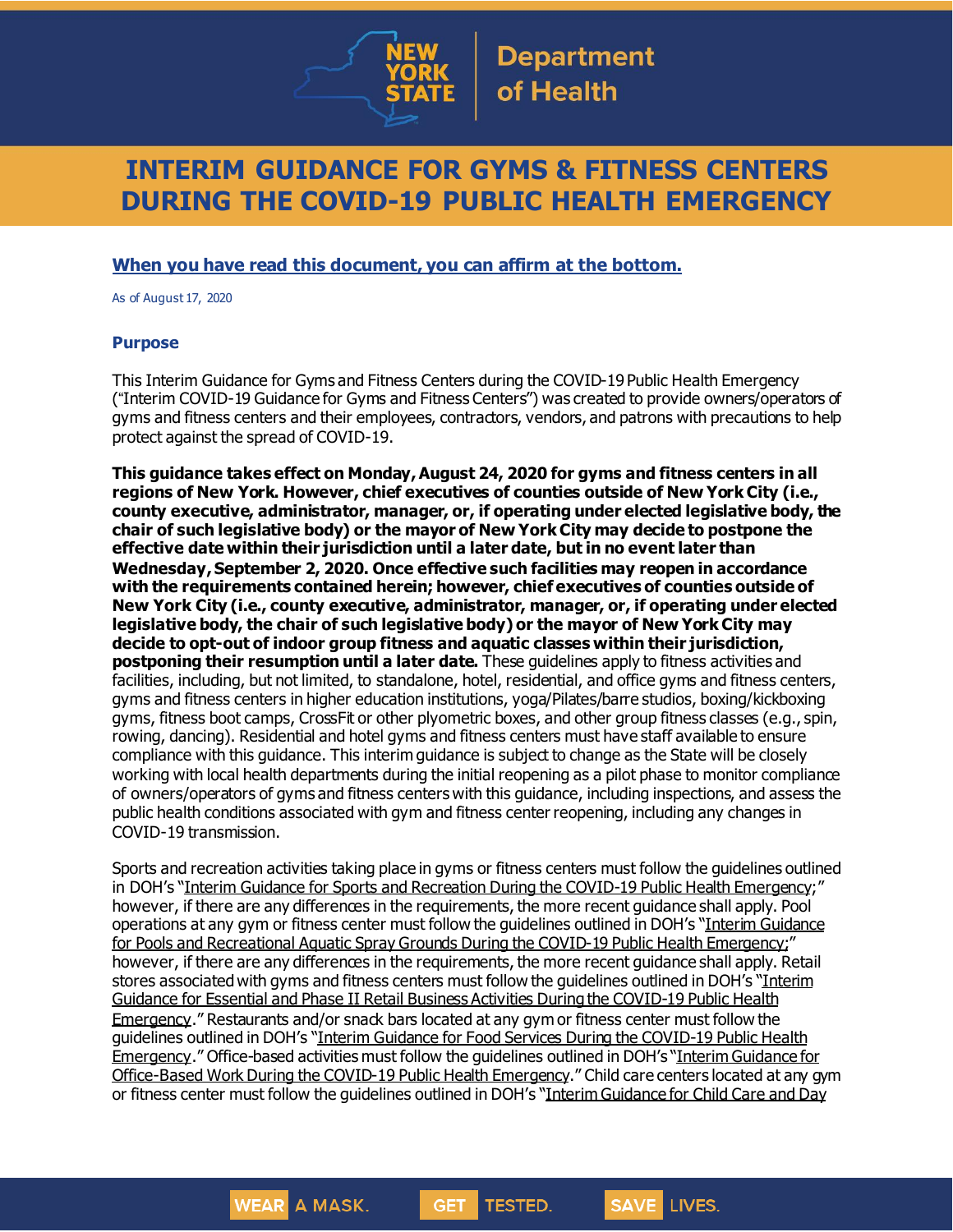Camp Programs During the COVID-19 Public Health [Emergency](https://www.governor.ny.gov/sites/governor.ny.gov/files/atoms/files/Child_Care_Daycamps_Detailed_Guidelines.pdf);" and may only reopen if they meet the minimum standards set forth in the guidance. These guidelines do not apply to professional sports training facilities, which are addressed by the New York State Department of Health's (DOH) "[Interim](https://www.governor.ny.gov/sites/governor.ny.gov/files/atoms/files/ProfessionalSportsTrainingFacilitiesManditoryGuidance.pdf) Guidance for Professional Sports Training [FacilitiesDuring](https://www.governor.ny.gov/sites/governor.ny.gov/files/atoms/files/ProfessionalSportsTrainingFacilitiesManditoryGuidance.pdf) the COVID-19 Public Health Emergency.

These guidelines are minimum requirements only and the owner/operator of any gym or fitness center is free to provide additional precautions or increased restrictions. These guidelines are based on the bestknown public health practices at the time of publication, and the documentation upon which these guidelines are based can and does change frequently. The Responsible Parties – as defined below – are accountable for adhering to all local, state and federal requirements relative to gyms and fitness centers. The Responsible Parties are also accountable for staying current with any updates to these requirements, as well as incorporating same into any gym and fitness center activities and/or Site Safety Plan.

#### **Background**

On March 7, 2020, Governor Andrew M. Cuomo issued [Executive](https://www.governor.ny.gov/news/no-202-declaring-disaster-emergency-state-new-york) Order 202, declaring a state of emergency in response to COVID-19. Community transmission of COVID-19 has occurred throughout New York. To minimize further spread, social distancing of at least six feet must be maintained between individuals, where possible.

On March 20, 2020, Governor Cuomo issued [Executive](https://www.governor.ny.gov/news/no-2026-continuing-temporary-suspension-and-modification-laws-relating-disaster-emergency) Order 202.6, directing all non-essential businesses to close in-office personnel functions. Essential businesses, as defined by Empire State Development Corporation (ESD) [guidance](https://esd.ny.gov/guidance-executive-order-2026), were not subject to the in-person restriction, but were, however, directed to comply with the guidance and directives for maintaining a clean and safe work environment issued by DOH, and were strongly urged to maintain social distancing measures to the extent possible.

On April 12, 2020, Governor Cuomo issued [Executive](https://www.governor.ny.gov/news/no-20216-continuing-temporary-suspension-and-modification-laws-relating-disaster-emergency) Order 202.16, directing essential businesses to provide employees, who are present in the workplace, with a face covering, at no-cost, that must be used when in direct contact with customers or members of the public during the course of their work. On April 15, 2020, Governor Cuomo issued [Executive](https://www.governor.ny.gov/news/no-20217-continuing-temporary-suspension-and-modification-laws-relating-disaster-emergency) Order 202.17, directing that any individual who is over age two and able to medically tolerate a face-covering must cover their nose and mouth with a mask or cloth face-coveringwhen in a public place and unable to maintain, or when not maintaining, social distance. On April 16, 2020, Governor Cuomo issued [Executive](https://www.governor.ny.gov/news/no-20218-continuing-temporary-suspension-and-modification-laws-relating-disaster-emergency) Order 202.18, directing that everyone using public or private transportation carriers or other for-hire vehicles, who is over age two and able to medically tolerate a face covering, must wear a mask or face covering over the nose and mouth during any such trip. It also directed any operators or drivers of public or private transport to wear a face covering or mask which covers the nose and mouth while there are any passengers in such a vehicle. On May 29, 2020, Governor Cuomo issued [Executive](https://www.governor.ny.gov/news/no-20234-continuing-temporary-suspension-and-modification-laws-relating-disaster-emergency) Order 202.34, authorizing business operators/owners with the discretion to deny admittance to individuals who fail to comply with the face covering or mask requirements.

On April 26, 2020, Governor Cuomo [announced](https://www.governor.ny.gov/news/amid-ongoing-covid-19-pandemic-governor-cuomo-outlines-phased-plan-re-open-new-york-starting) a phased approach to reopen industries and businesses in New York in phases based upon a data-driven, regional analysis. On May 4, 2020, the Governor [provided](https://www.governor.ny.gov/news/amid-ongoing-covid-19-pandemic-governor-cuomo-outlines-additional-guidelines-when-regions-can) that the regional analysis would consider several public health factors, including new COVID-19 infections, as well as health care system, diagnostic testing, and contact tracing capacity. On May 11, 2020, Governor Cuomo [announced](https://www.governor.ny.gov/news/amid-ongoing-covid-19-pandemic-governor-cuomo-announces-three-regions-new-york-state-ready) that the first phase of reopening would begin on May 15, 2020 in several regions of New York, based upon available regional metrics and indicators. On May 29, 2020, Governor Cuomo [announced](https://www.governor.ny.gov/news/governor-cuomo-announces-new-york-city-enter-phase-1-reopening-june-8-and-five-regions-enter) that the second phase of reopening would begin in several regions of the state, and announced the use of a new early warning dashboard that aggregates the state's expansive data collection efforts for New Yorkers, government officials, and experts to monitor and review how the virus is being contained to ensure a safe reopening. On June 11, 2020, Governor Cuomo [announced](https://www.governor.ny.gov/news/governor-cuomo-announces-five-regions-will-enter-phase-three-reopening-tomorrow) that the third phase of reopening would begin on June 12, 2020 in several regions of New

GET TESTED.

WEAR A MASK.

SAVE LIVES.

2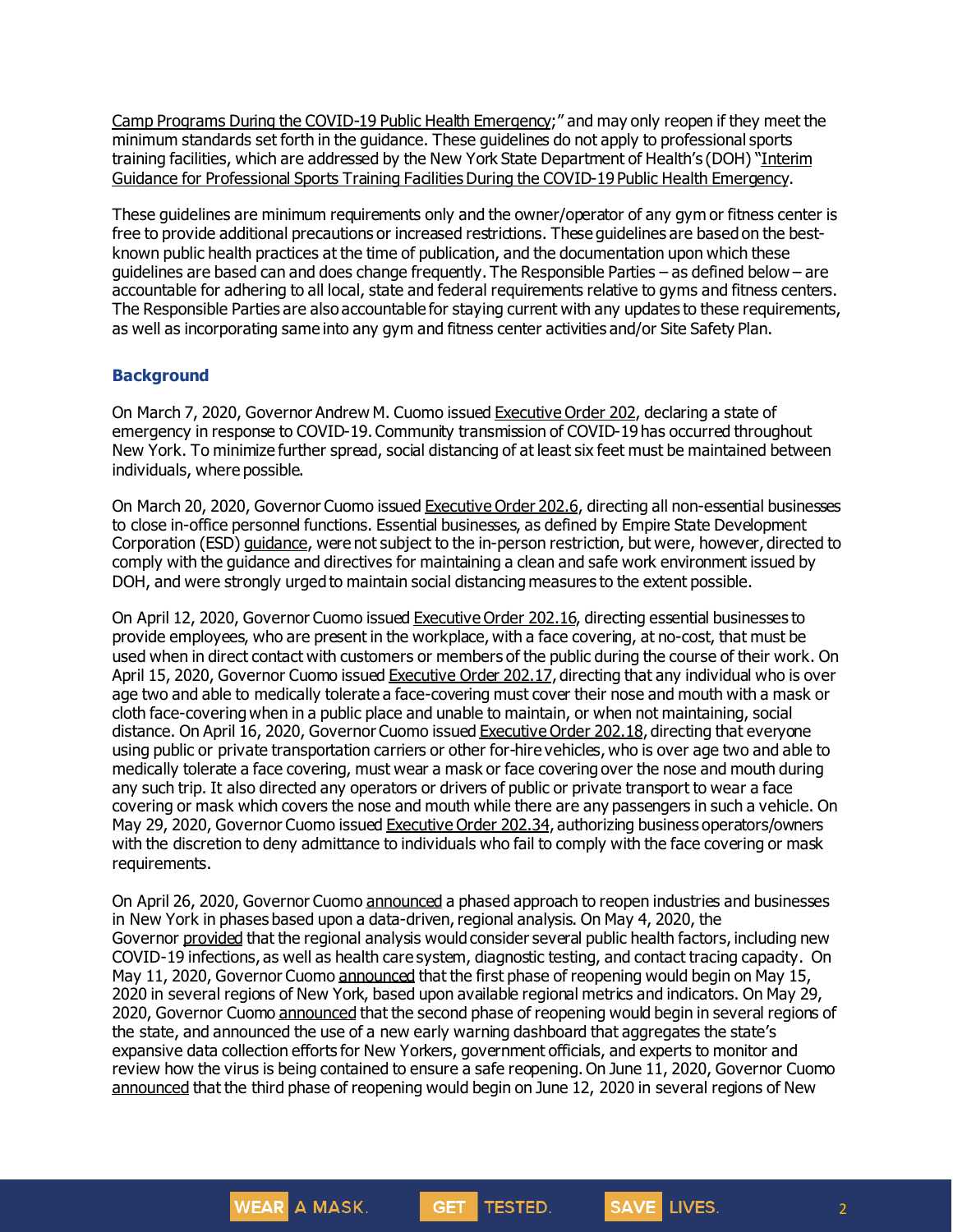York. On June 24, 2020, Governor Cuomo [announced](https://www.governor.ny.gov/news/governor-cuomo-announces-five-regions-track-enter-phase-iv-reopening-friday) that several regions of the state were on track to enter the fourth phase of reopening starting on June 26, 2020. By July 20, 2020, all regions of New York, including New York City, had [reached](https://www.governor.ny.gov/news/governor-cuomo-announces-new-york-city-cleared-global-health-experts-enter-phase-four-reopening) the fourth phase of the State's reopening.

In addition to the following standards, businesses must continue to comply with the guidance and directives for maintaining clean and safe work environments issued by DOH.

Please note that where guidance in this document differs from other guidance documents issued by New York State, the more recent guidance shall apply.

#### **Standards for the Responsible Operation of Gyms and Fitness Centers in New York State**

No gym or fitness center can operate without meeting the following minimum State standards, as well as applicable federal requirements, including but not limited to such minimum standards of the Americans with Disabilities Act (ADA), Centers for Disease Control and Prevention (CDC), Environmental Protection Agency (EPA), and United States Department of Labor's Occupational Safety and Health Administration (OSHA).

The State standards contained within this guidance apply to all gyms and fitness centers in operation during the COVID-19 public health emergency until rescinded or amended by the State. The owner/operator of the gym or fitness center/activity, or another party as may be designated by the owner/operator (in either case, "the Responsible Parties"), shall be responsible for meeting these standards.

The following guidance is organized around three distinct categories: people, places, and processes.

## **I. PEOPLE**

#### **A. Physical Distancing**

- Responsible Parties must ensure that capacity within the gym or fitness center is limited to no more than 33% of the maximum occupancy for a particular area as set by the certificate of occupancy at any given time, inclusive of employees and patrons, both of whom must only be permitted entry into the gym or fitness center if they:
	- $\circ$  wear an acceptable face covering at all times, provided that the employee or patron is over the age of two and able to medically tolerate such covering;
		- **For individuals who are unable to medically tolerate an acceptable face covering, Responsible** Parties must ensure that such individuals wear a face shield at all times. However, the [CDC](https://www.cdc.gov/coronavirus/2019-ncov/prevent-getting-sick/cloth-face-cover-guidance.html) "does not currently recommend use of face shields as a [sufficient] substitute for masks."
	- $\circ$  complete and pass a health screening, as described below on page 14 under Section III: Processes, Subsection A: Screening and Testing; and
	- $\circ$  sign-in upon entering the facility (or prior via remote check-in), providing their full name, address, and phone number for use in contact tracing efforts.

WEAR A MASK.

**• The sign-in process may be conducted through any means that the Responsible Parties** establish to collect the above contact information, including but not limited to a digital application, barcode reader, swipe card reader, and/or paper form.

GET TESTED.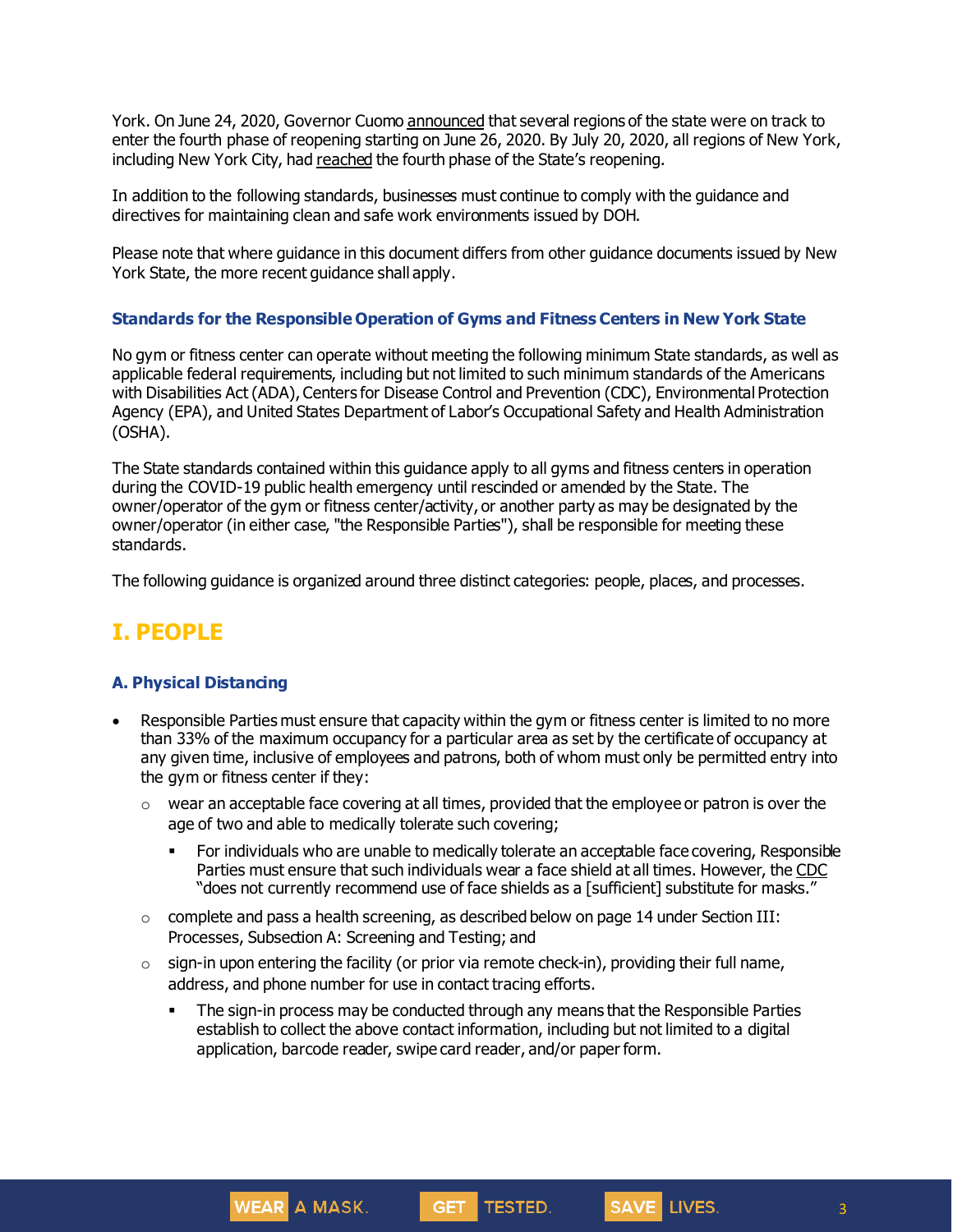- **Responsible Parties must maintain a record of the aforementioned sign-in data for a** minimum period of 28 days and make such data available to state and local health departments upon request.
- Responsible Parties must ensure that a distance of at least six feet is maintained among individuals, including employees and patrons, at all times, unless safety or the core activity requires a shorter distance (e.g., moving equipment, using an elevator, attending to a medical emergency). The core activity does NOT apply to exercise activity, which must always allow for at least six feet of distance between individuals.
	- $\circ$  Responsible Parties should discourage free weight exercises that require a spotter. However, if those exercises occur, an employee wearing a face covering should be available or the patron who is lifting the weights should have a member of their household or party who is wearing a face covering available to spot. In either case, spotting must be conducted within the least amount of time possible (i.e., no lingering or socializing).
- Responsible Parties must ensure that all individuals, including employees and patrons, wear acceptable face coverings at all times, while at the gym or fitness center, unless they are eating (e.g., in a designated area, such as a café apart from the exercise area), drinking, or in an aquatic setting (e.g., pool, individual shower); provided that they are over the age of two and able to medically tolerate such covering.
	- $\circ$  Acceptable face coverings for COVID-19 include, but are not limited to, cloth-based face coverings and disposable masks appropriate for exercise that cover both the mouth and nose. Bandanas, buffs, and gaiters are not acceptable face coverings for use in gyms and fitness centers.
	- $\circ$  However, cloth, disposable, or other homemade face coverings are not acceptable face coverings for workplace activities that typically require a higher degree of protection for personal protective equipment (PPE) due to the nature of the work. For those activities, N95 respirators or other PPE used under existing industry standards should continue to be used, in accordance with [OSHA](https://www.osha.gov/SLTC/personalprotectiveequipment/) [guidelines.](https://www.osha.gov/SLTC/personalprotectiveequipment/)
	- $\circ$  The face covering requirement must be applied in a manner consistent with the federal ADA and New York State and City Human Rights Laws, as applicable.
- Responsible Parties must modify the use of, reorganize, and/or restrict the number of available workout stations and exercise equipment (e.g., cardio equipment, free weights, cycles, mats) so that individuals are at least six feet apart in all directions (e.g., side-to-side and when facing one another) at all times.
- Responsible Parties must ensure individuals are not sharing equipment without cleaning and disinfection between use.
- When distancing is not feasible in non-workout related locations (e.g., reception desks), Responsible Parties should erect barriers (e.g., plastic shielding walls) in areas where they would not affect air flow, heating, cooling, or ventilation, or present a health or safety risk.
	- $\circ$  If used, physical barriers should be put in place in accordance with OSHA [guidelines](https://www.osha.gov/Publications/OSHA3990.pdf).

- $\circ$  Physical barrier options may include strip curtains, cubicles, plexiglass or similar materials, or other impermeable dividers or partitions.
- Responsible Parties should prohibit the use of small spaces (e.g., storage closets, equipment checkout areas) by more than one individual at a time, unless all employees in such space at the same time are wearing acceptable face coverings. However, even with face coverings in use, occupancy

GET TESTED.

SAVE LIVES.

4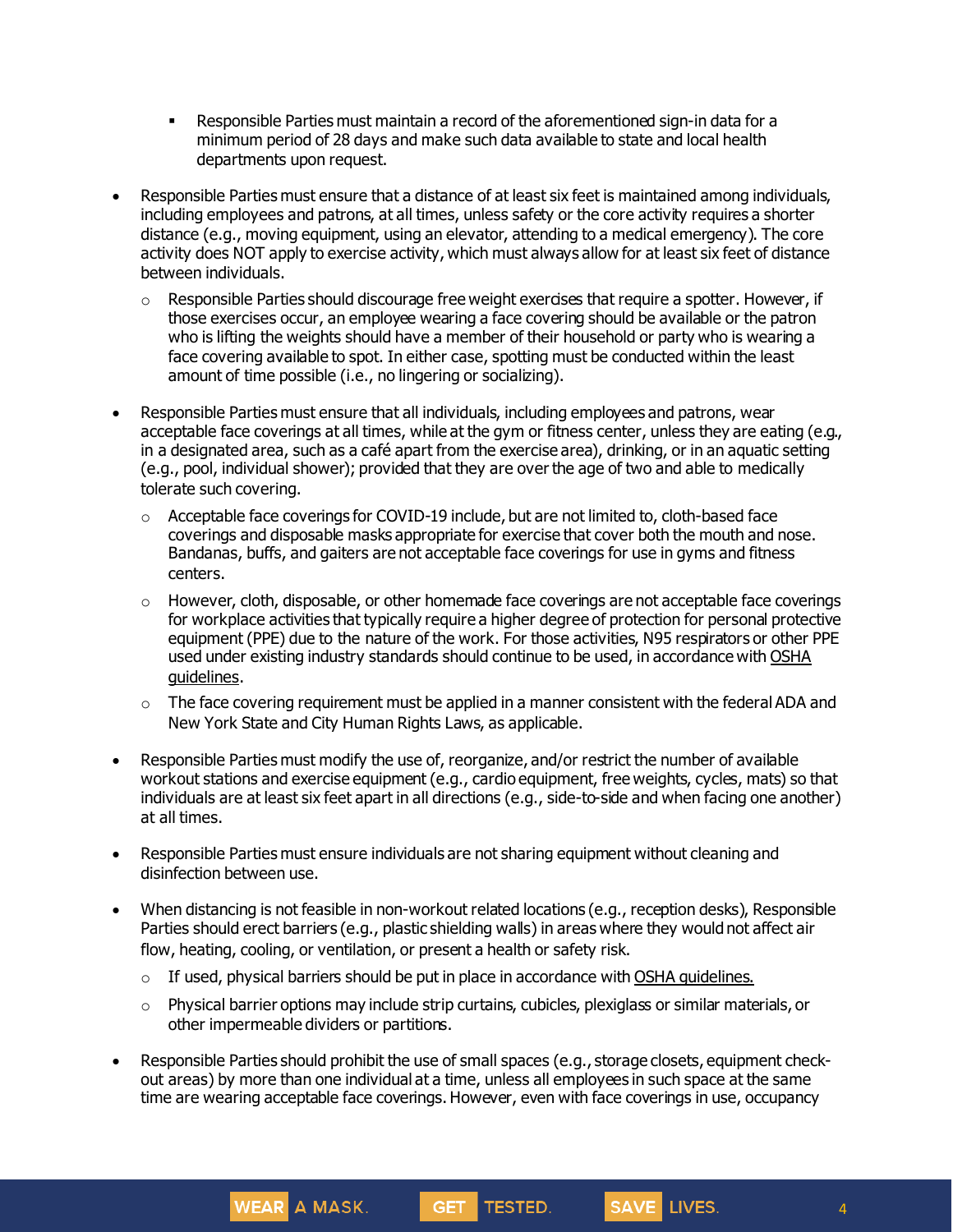must not exceed 33% of the maximum capacity of the space, unless it is designed for use by a single occupant.

- Responsible Parties must post signs throughout the gym or fitness center, consistent with [DOH](https://coronavirus.health.ny.gov/system/files/documents/2020/04/13067_coronavirus_protectyourself_poster_042020.pdf) [COVID-19](https://coronavirus.health.ny.gov/system/files/documents/2020/04/13067_coronavirus_protectyourself_poster_042020.pdf) signage. Responsible Parties can develop their own customized signage specific to a workplace or setting, provided that such signage is consistent with the Department's signage. Signage should be used to remind individuals to:
	- $\circ$  Stay home if they are feeling sick.
	- $\circ$  Cover their nose and mouth with a face covering at all times, except while eating, drinking, or in an aquatic setting (e.g., pool, individual shower).
	- $\circ$  Quarantine if they have recently been in a state with significant community transmission of COVID-19, pursuant to the DOH travel [advisory](https://coronavirus.health.ny.gov/covid-19-travel-advisory).
	- o Properly store, clean, and, when necessary, discard PPE.
	- o Adhere to physical distancing instructions.
	- o Report symptoms of or exposure to COVID-19, and how they should do so.
	- o Follow hand hygiene and cleaning and disinfection guidelines.
	- $\circ$  Follow appropriate respiratory hygiene and cough etiquette.
	- $\circ$  Wipe down equipment with disinfectant wipes before and after usage.

#### **B. Gatherings in Enclosed Spaces**

- Responsible Parties must limit in-person employee gatherings (e.g., staff meetings, in break rooms, stock rooms) to the greatest extent possible and consider use of other methods such as video or teleconferencing whenever possible, per CDC guidance "Interim Guidance for [Businesses](https://www.cdc.gov/coronavirus/2019-ncov/community/guidance-business-response.html) and Employers to Plan and Respond to [Coronavirus](https://www.cdc.gov/coronavirus/2019-ncov/community/guidance-business-response.html) Disease 2019 (COVID-19)". When videoconferencing or teleconferencing is not possible, Responsible Parties should hold meetings in open, well-ventilated spaces and ensure that individuals maintain six feet of social distance between one another (e.g., if there are chairs, leave space between chairs, have employees sit in alternating chairs).
- Responsible Parties must put in place practices for adequate social distancing in small areas, such as locker rooms, restrooms, and breakrooms, and should develop signage and systems (e.g., flagging when occupied) to restrict occupancy when social distanging cannot be maintained in such areas.
- Responsible Parties must close any communal showers.Individual showers may remain open, provided that Responsible Parties ensure they are cleaned and disinfected between each user.
- Responsible Parties may implement best practices for communal bathrooms including but not limited to:
	- $\circ$  installation of physical barriers between toilets and sinks, if six feet of separation is not feasible; and
	- $\circ$  use of touchless soap and paper towel dispensers.

WEAR A MASK.

• To the extent practicable, Responsible Parties should stagger schedules for employees to observe social distancing (i.e., six feet of space) for any employee gathering (e.g., coffee breaks, meals, and shift starts/stops).

GET TESTED.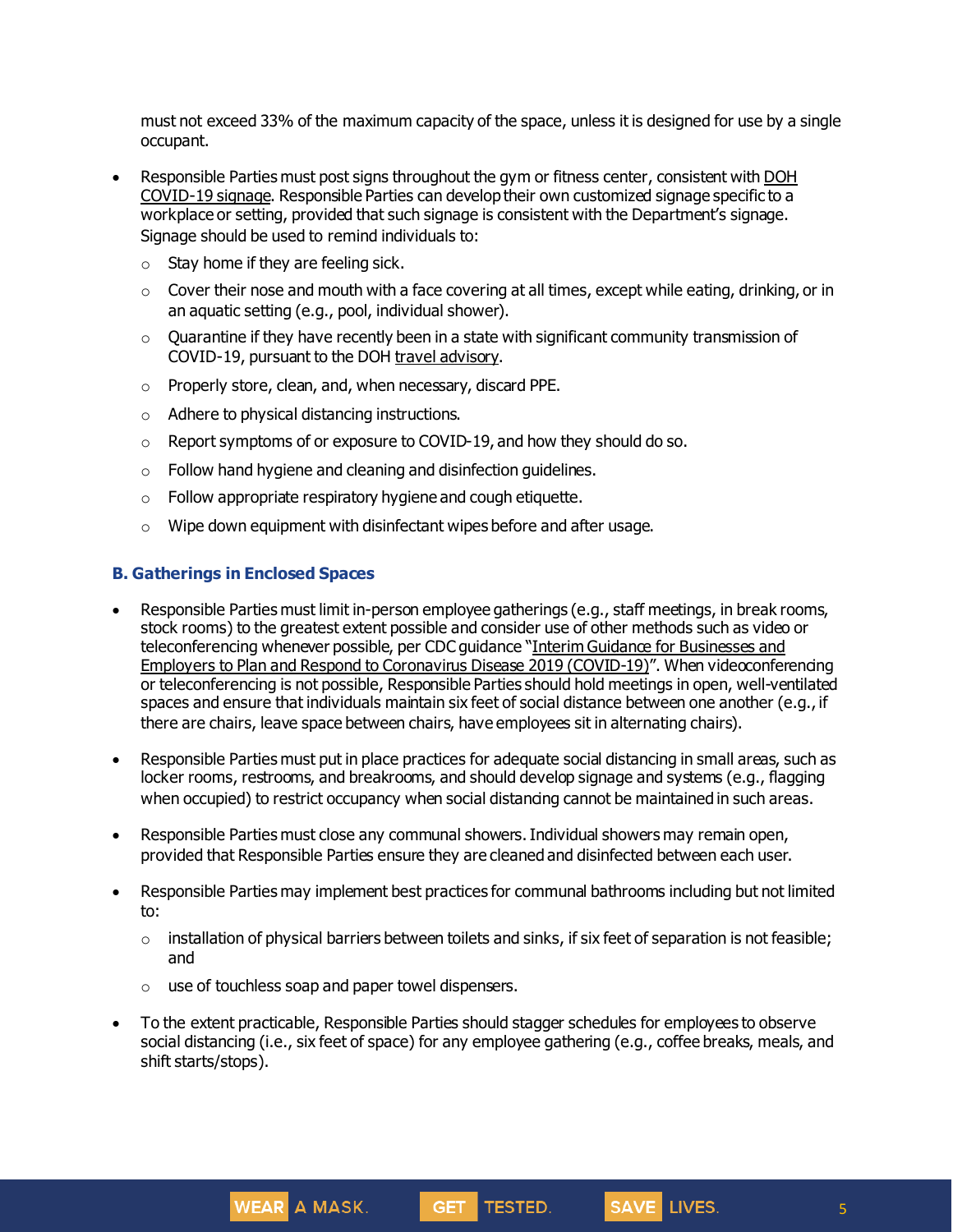#### **C. On-Site Activity**

- Responsible Parties must coordinate with their local health department to schedule an inspection of the facility before, or within 14 days after, opening. Local health departments shall inspect the facility to ensure compliance.
- Responsible Parties should implement and encourage the use of appointments, reservations, and/or remote check-ins, particularly for membership-based operations, as a method for ensuring compliance with occupancy restrictions.
- For fitness classes and/or exercise activities that involve group interaction:
	- $\circ$  Responsible Parties are encouraged, but not required to conduct such classes and/or activities outdoors, to the extent practicable.
	- $\circ$  Responsible Parties must use appointments, reservations, remote check-ins, and/or advance sign-ups for classes and spaces.
	- $\circ$  Responsible Parties must limit the number of participants in fitness classes or group activities to the lesser of:
		- (1) the number of individuals that the space can accommodate such that there is a minimum distance of six feet between individuals at all times;
		- (2) 33% of the typical class size (i.e., leave stations, cycles, or other equipment vacant); or
		- (3) the number of individuals permitted by the State's social gathering limit for the region in which the gym or fitness center is located.
	- $\circ$  Responsible Parties must ensure that individuals, including the instructor(s) and patrons, maintain at least six feet of distance between one another at all times, and that face coverings are worn consistent with the abovementioned requirements.
	- $\circ$  Responsible Parties must ensure that any equipment (e.g., machines, dumbbells) is cleaned and disinfected between use by different individuals.
	- $\circ$  Responsible Parties should encourage patrons to bring their own personal equipment (e.g., mats) with their name labeled on such equipment, and refrain from handling another patron's equipment.
- For aquatic exercise classes, Responsible Parties must ensure that:
	- $\circ$  the number of participants is limited to the lesser of:
		- (1) the number of individuals the space can accommodate so that there is a distance of six feet between individuals;
		- (2) 33% of the typical class size; or

WEAR A MASK.

- (3) the number of individuals permitted by the State's social gathering limit for the region in which the gym or fitness center is located;
- o shared equipment is cleaned and disinfected after each use; and
- $\circ$  DOH's "Interim Guidance for Pools and [Recreational](https://coronavirus.health.ny.gov/system/files/documents/2020/06/doh_covid19_pooladvisory_061120_0.pdf) Aquatic Spray Grounds During the COVID-19 Public Health [Emergency](https://coronavirus.health.ny.gov/system/files/documents/2020/06/doh_covid19_pooladvisory_061120_0.pdf)" is followed.

GET TESTED.

• For personal training at gyms or fitness centers, Responsible Parties must ensure that: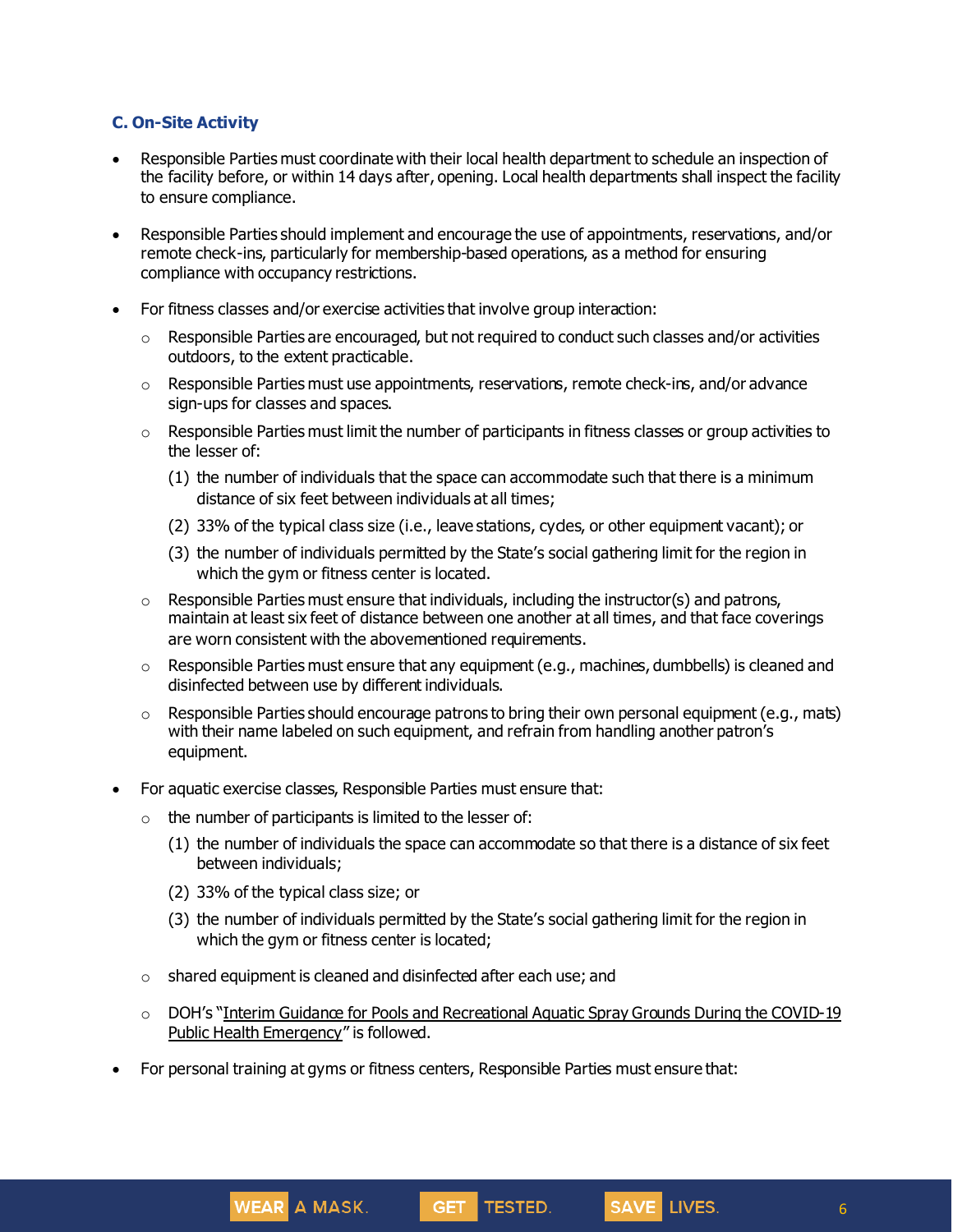- o Patrons and trainers wear face coverings at all times;
- $\circ$  Patrons and trainers maintain six feet of space to the maximum extent possible, considering occasional, brief contact that may be closer than six feet to address a health or safety risk (e.g., demonstrate exercise, correct form or posture). In any case, this close contact must be conducted within the least amount of time possible (i.e., no lingering or socializing);
- $\circ$  Patrons and trainers must prohibit the sharing of personal items between one another (e.g., towels); and
- $\circ$  Patrons and trainers must clean and disinfect any shared equipment in between use (e.g., demonstrations).
- Responsible Parties must prohibit higher-risk activities where physical contact cannot be continuously avoided (e.g., martial arts, boxing), and should discourage hands-on adjustments in classes (e.g., yoga, Pilates), unless necessary to mitigate a health or safety risk. For more information, seeDOH's "Interim Guidance for Sports and Recreation during the COVID-19 Public Health [Emergency](https://www.governor.ny.gov/sites/governor.ny.gov/files/atoms/files/SportsAndRecreationMasterGuidance.pdf)" on the risk level associated with specific activities, which, at time of publication, limits higher-risk activities to "individual or distanced group training and organized no/low-contact group training."
- Responsible Parties may choose to implement workout "shifts" in which individuals sign-up for designated times to exercise, so as to create cohorts that remain consistent (i.e., the same set of people work out together each time).
- Responsible Parties must close amenities, where applicable, including:
	- o whirlpools, saunas, and steam rooms;
	- o communal showers;
	- $\circ$  common seating areas within the gym or fitness center (e.g., couches near reception desks);
	- o water fountains (however, water bottle refill stations may remain open); and
	- o self-serve bars and samplers.
- Responsible Parties must take measures to reduce interpersonal contact and congregation, through methods such as:
	- $\circ$  limiting in-person presence to only those staff who are necessary;
	- o adjusting workplace hours;
	- o encouraging use of outdoor spaces, where possible;

- o reducing on-site workforce to accommodate social distancing guidelines;
- $\circ$  shifting design (e.g., A/B teams, staggered arrival/departure times);
- $\circ$  reminding patrons to plan their workout routines ahead of time to reduce lingering;
- o implementing sign-up policies so patrons can work out during consistent, specific times to encourage cohorting;
- $\circ$  developing protocols for the safe use of common office equipment such as telephones, copiers, printers, registers, etc.; and/or
- $\circ$  banning the use of shared equipment without proper cleaning and disinfection between use and close equipment storage.

GET TESTED.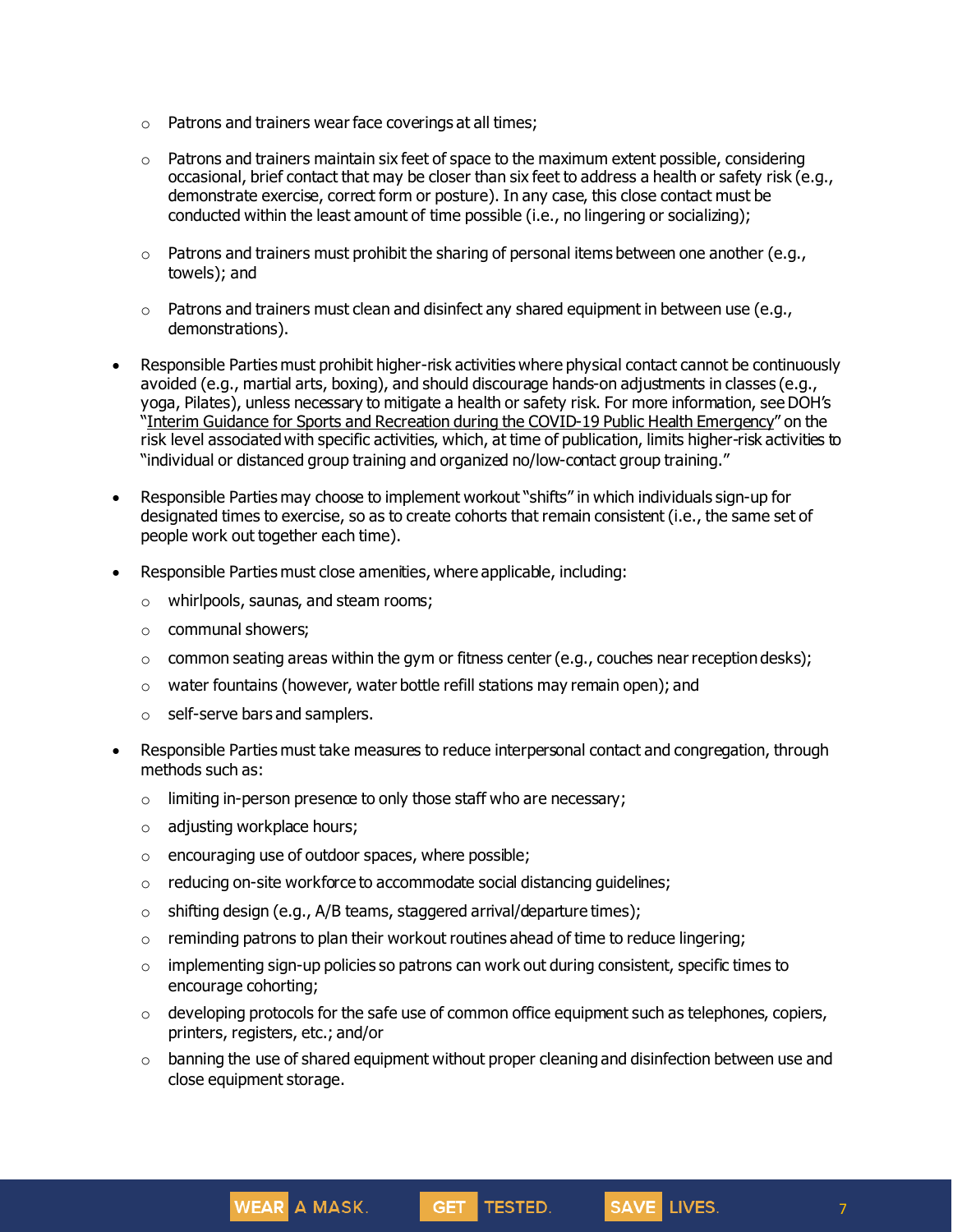• Responsible Parties should adjust hours of operation as necessary to enable enhanced cleaning procedures, per DOH guidance, "COVID-19: General Guidance for Cleaning and Disinfecting for Non-Health Care [Settings.](https://www1.nyc.gov/assets/doh/downloads/pdf/imm/disinfection-guidance-for-businesses-covid19.pdf)"

#### **D. Movement and Commerce**

- Responsible Parties must monitor and control the flow of traffic into the gym or fitness center to ensure:
	- $\circ$  adherence to maximum capacity and social distancing requirements; and
	- $\circ$  all individuals, including employees and patrons, sign-in and complete a health screening.
- Responsible Parties should put in place measures to reduce bi-directional foot traffic using tape or signs with arrows in narrow aisles, hallways, or spaces, or in aisles between gym equipment, and post signage and distance markers denoting spaces of six feet in all commonly used areas and any areas in which lines are commonly formed or people may congregate (e.g., clock in/out stations, health screening stations, break rooms, equipment checkout areas, cash register areas, locker rooms).
- Responsible Parties should clearly designate separate entrances and exits, to the extent practicable.
- Responsible Parties must be prepared to queue patrons outside while still maintaining physical distance including through the use of visual cues and/or queueing control devices (e.g., stanchions, line distance markers, arrows).
- Responsible Parties should arrange patron waiting areas (e.g., lines, parking areas) to maximize social distance among other people and minimize interaction with others in the area.
- Responsible Parties should limit on-site interactions (e.g., designate an egress(es) for individuals leaving the gym or fitness center and a separate ingress(es) for individuals entering) and movements (e.g., employees should remain near their workstations as often as possible).
	- $\circ$  Where practicable, Responsible Parties should limit the numbers of entrances in order to (1) manage the flow of traffic into the gym or fitness center and monitor occupancy/capacity limits and (2) facilitate sign-in and health screenings, while remaining in compliance with fire safety and other applicable regulations.
- Responsible Parties must establish designated areas for pickups and deliveries, limiting contact to the extent possible.
- For merchandise or equipment deliveries, Responsible Parties should implement a touchless delivery system whereby drivers stay in the cab of the vehicle while delivery takes place or, where not practicable, Responsible Parties must provide acceptable PPE appropriate to the anticipated activities that includes, at a minimum, a face covering to personnel involved in the delivery at no cost for the duration of the delivery process.
- Responsible Parties must ensure that employees perform hand hygiene before and after transferring a load (e.g., from a delivery driver) of merchandise (e.g., perform hand hygiene before starting to load items; and once all items have been loaded, finish by performing hand hygiene again).

WEAR A MASK.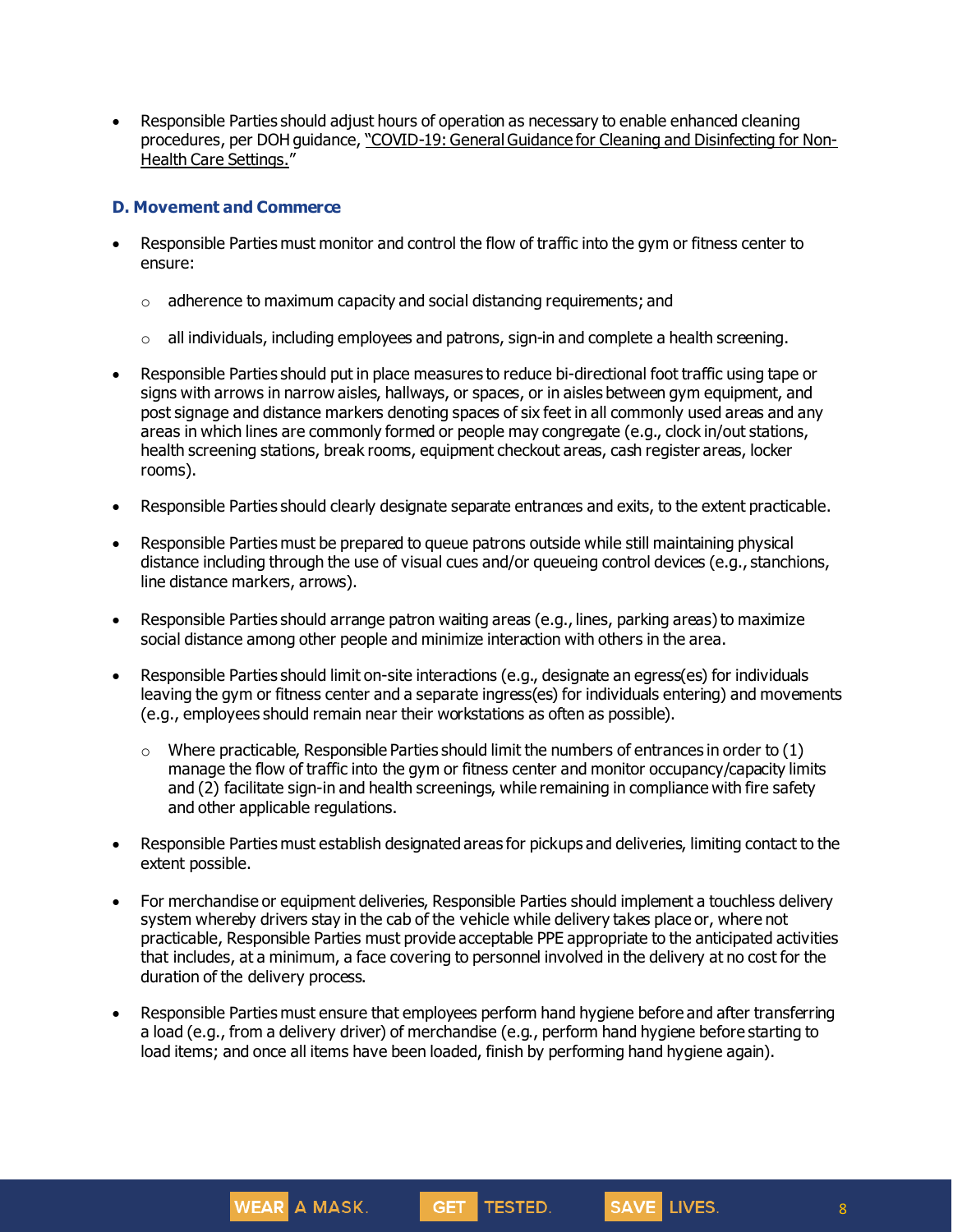• Responsible Parties should implement touchless check-in and payment options or pay ahead options to be used by patrons, when available. Responsible Parties should minimize the handling of cash, credit cards, membership cards, and mobile devices, where possible.

## **II. PLACES**

#### **A. Air Handling Systems**

- For facilities with central air handling systems, Responsible Parties must ensure central HVAC system filtration meets the highest rated filtration compatible with the currently installed filter rack and air handling systems, at a minimum MERV-13, or industry equivalent or greater (e.g., HEPA), as applicable, and as certified and documented by a certified HVAC technician, professional, or company, [ASHRAE](https://www.ashrae.org/about/news/2020/ashrae-offers-covid-19-building-readiness-reopening-guidance)-certified professional, certified retro-commissioning professional, or New York licensed professional building engineer.
	- $\circ$  Responsible Parties may also consider adopting additional ventilation and air filtration mitigation protocols pe[r CDC](https://www.cdc.gov/coronavirus/2019-ncov/community/guidance-business-response.html) and ASHRAE recommendations, particularly for buildings older than 15 years, including:
		- **Performing necessary retro-commissioning of central systems, as well as testing, balancing,** and repairs as needed;
		- **EXECT** Increasing ventilation rates and outdoor air ventilation to the extent possible;
		- Keeping systems running for longer hours, especially for several hours daily before and after occupancy;
		- Disabling demand-controlled ventilation, where reasonable, and maintain systems that increase fresh air supply;
		- Opening outdoor air dampers to reduce or eliminate recirculation to the extent possible;
		- **EXEC** Sealing edges of the filter to limit bypass;

WEAR A MASK.

- Regularly inspecting systems and filters to ensure they are properly operating, and filters are appropriately installed, serviced and within service life;
- **•** Opening windows to the extent allowable for occupant safety and comfort;
- Installing appropriately designed and deployed ultraviolet germicidal irradiation (UVGI) to deactivate airborne virus particles; and/or
- Using portable air cleaners (e.g., electric HEPA units), considering units that provide highest air change rate at appropriate performance level and do not generate harmful byproducts.
- For facilities with central air handling systems that cannot handle the abovementioned minimum level of filtration (i.e., MERV-13 or greater), Responsible Parties must have a certified HVAC technician, professional, or company, ASHRAE-certified professional, certified retro-commissioning professional, or New York licensed professional building engineer certify and document that the currently installed filter rack and air handling system would be unable to perform to the minimum level of heating and cooling that it was otherwise able to provide prior to the COVID-19 public health emergency if such a high degree of filtration (i.e., MERV-13 or greater) was installed. Further, Responsible Parties must retain such documentation for review by state or local health department officials to operate at a lesser filtration rating, of ideally MERV-11 or MERV-12, with additional ventilation and air filtration mitigation protocols.

GET TESTED.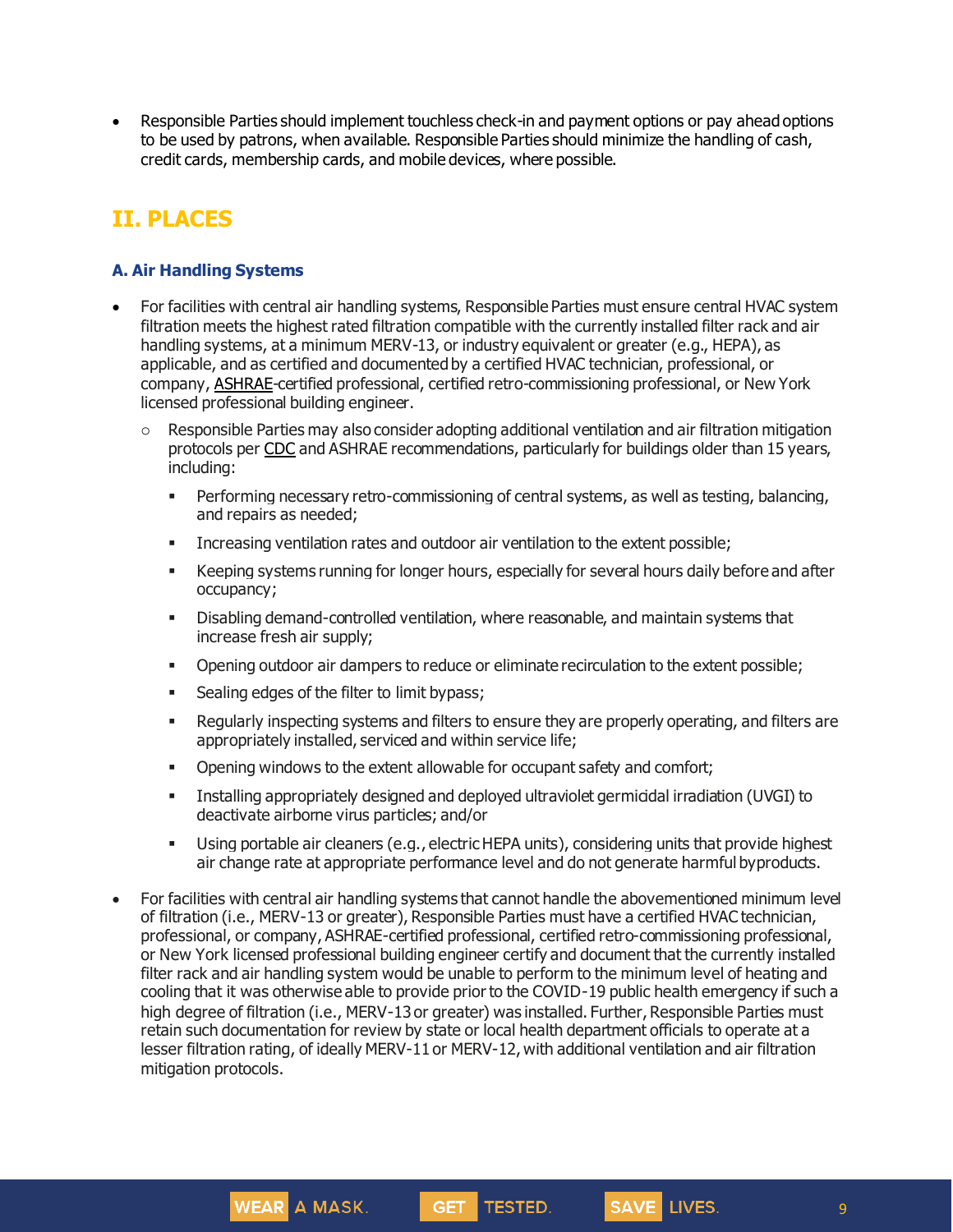- $\circ$  In addition, Responsible Parties with facilities that have a central air handling system who are unable to meet a filtration rating of MERV-13 or greater must adopt additional ventilation and air filtration mitigation protocols per CDC and ASHRAE recommendations, including:
	- **•** Performing necessary retro-commissioning of central systems, as well as testing, balancing, and repairs as needed;
	- Increasing ventilation rates and outdoor air ventilation to the extent possible;
	- **EXECT** Keeping systems running for longer hours, especially for several hours daily before and after occupancy;
	- Disabling demand-controlled ventilation, where reasonable, and maintain systems that increase fresh air supply;
	- **•** Opening outdoor air dampers to reduce or eliminate recirculation to the extent possible;
	- **EXEC** Sealing edges of the filter to limit bypass;
	- Regularly inspecting systems and filters to ensure they are properly operating, and filters are appropriately installed, serviced and within service life;
	- **•** Opening windows to the extent allowable for occupant safety and comfort;
	- Installing appropriately designed and deployed ultraviolet germicidal irradiation (UVGI) to deactivate airborne virus particles; and/or
	- Using portable air cleaners (e.g., electric HEPA units), considering units that provide highest air change rate at appropriate performance level and do not generate harmful byproducts.
- Responsible Parties with facilities that do not have central air handling systems, or do not operate or otherwise control the systems, must adopt additional ventilation and air filtration mitigation protocols per CDC and ASHRAE recommendations, including:
	- $\circ$  Deploying appropriate portable air cleaners (e.g., electric HEPA units), considering units that provide highest air change rate at appropriate performance level and do not generate harmful byproducts;
	- $\circ$  Regularly inspecting any room ventilation systems (e.g., window units) to ensure they are properly operating, and filters are appropriately installed, serviced and within service life;
	- o Keeping any room ventilation systems running for longer hours, especially for several hours daily before and after occupancy;
	- $\circ$  Setting room ventilation systems to maximize fresh air intake, set blower fans to low speed and point away from occupants to the extent possible;
	- o Opening windows to the extent allowable for occupant safety and comfort;
	- $\circ$  Setting any ceiling fans to draw air upwards away from occupants, if applicable;
	- o Prioritizing window fans to exhaust indoor air where possible;

- $\circ$  Avoiding using fans that only recirculate air or only blow air into a room without providing for appropriate exhaust; and/or
- $\circ$  Installing of appropriately designed and deployed ultraviolet germicidal irradiation (UVGI) to deactivate airborne virus particles.

GET TESTED.

#### **B. Protective Equipment**

10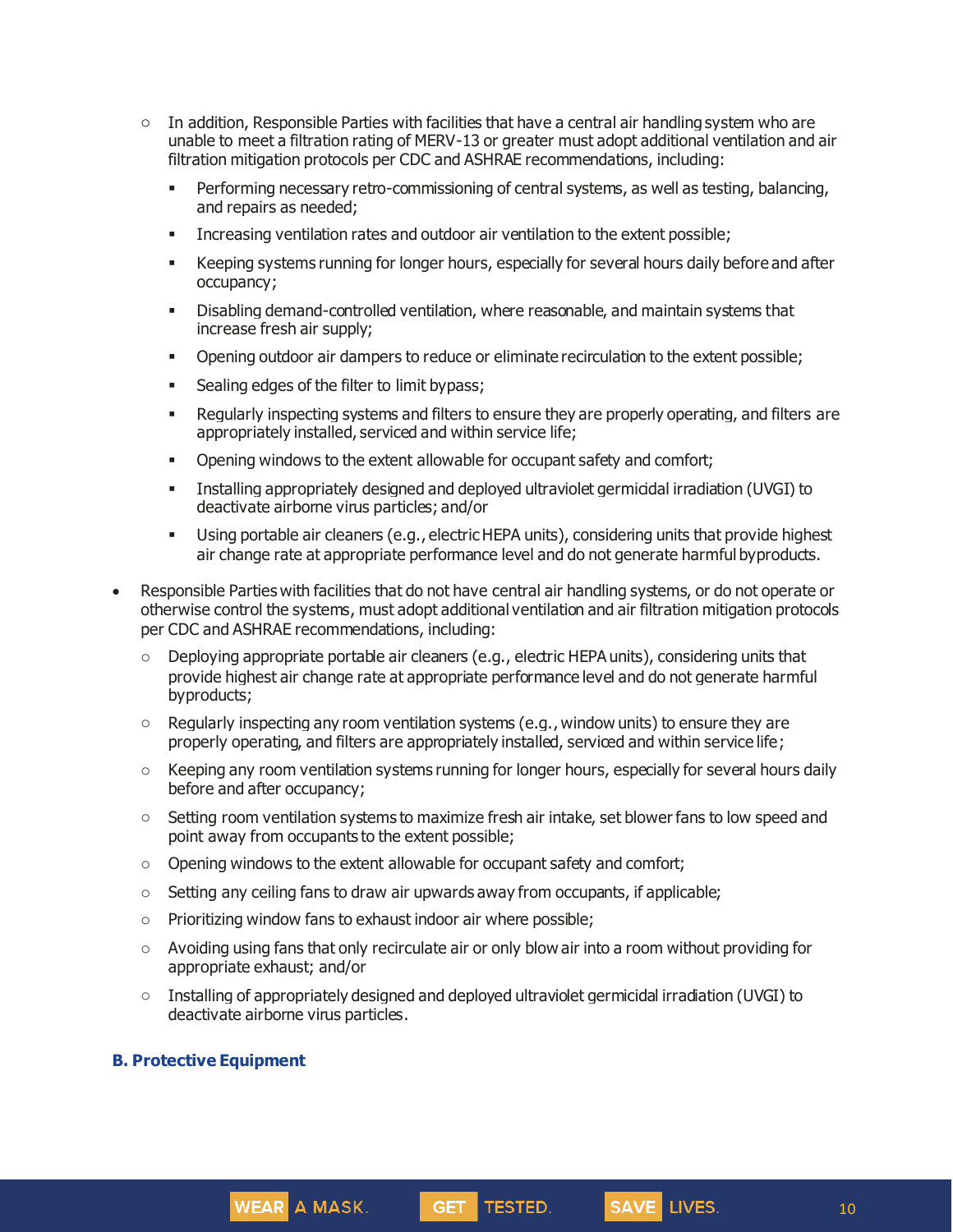- Responsible Parties must ensure that employees and patrons are only permitted entry into the gym or fitness center if they wear an acceptable face covering, provided, that the employee or patron is over the age of two and able to medically tolerate such covering.
	- $\circ$  For individuals who are unable to medically tolerate an acceptable face covering, Responsible Parties must ensure that such individuals wear a face shield at all times. However, the [CDC](https://www.cdc.gov/coronavirus/2019-ncov/prevent-getting-sick/cloth-face-cover-guidance.html) "does not currently recommend use of face shields as a [sufficient] substitute for masks."
- Responsible Parties must ensure that all individuals, including employees and patrons, wear face coverings at all times, with the following exceptions:
	- $\circ$  Individuals may be temporarily permitted to remove face coverings while eating or drinking, so long as they maintain six feet of distance from other individuals.
	- o Face coverings should not be worn in aquatic settings (e.g., pool, individual shower).
- In addition to the necessary PPE as required for certain workplace activities, Responsible Parties must procure, fashion, or otherwise obtain acceptable face coverings, and provide such coverings to their employees while at work at no cost to the employee. Responsible Parties should have an adequate supply of face coverings, masks and other required PPE on hand should an employee need a replacement, or should a patron be in need.
	- $\circ$  Acceptable face coverings include, but are not limited to, cloth (e.g., homemade sewn, quick cut), surgical masks, and N95 respirators that are appropriate for exercise. Bandanas, buffs, and gaiters are not acceptable face coverings for use in gyms and fitness centers.
- Face coverings must be cleaned or replaced after use and may not be shared. Please consult the CDC [guidance](https://www.cdc.gov/coronavirus/2019-ncov/community/guidance-business-response.html) for additional information on cloth face coverings and other types of PPE, as well as instructions on use and cleaning.
	- $\circ$  Note that cloth face coverings or disposable masks shall not be considered acceptable face coverings for workplace activities that impose a higher degree of protection for face covering requirements. OSHA standards for such safety equipment must be adhered to.
	- $\circ$  Responsible Parties must advise employees and patrons to regularly clean or replace their face coverings if they become wet or soiled.
- Responsible Parties must allow employees to use their own acceptable face coverings but cannot require employees to supply their own face coverings. Further, this guidance shall not prevent employees from wearing their personally owned additional protective coverings (e.g., surgical masks, N95 respirators, or face shields), or if the Responsible Parties otherwise require employees to wear more protective PPE due to the nature of their work. Employers should comply with all applicable OSHA standards.
- Responsible Parties must put in place measures to limit the sharing of objects, such as tools, as well as the touching of shared surfaces (excluding workout equipment), such as cash registers; or, require workers to wear gloves (trade-appropriate or medical) when in contact with shared objects or frequently touched surfaces; or, require workers to sanitize or wash their hands before and after contact.
- Responsible Parties must train workers on how to adequately don, doff, clean (as applicable), and discard PPE, including but not limited to, appropriate face coverings.

GET TESTED.

SAVE LIVES.

#### **C. Hygiene, Cleaning, and Disinfection**

WEAR A MASK.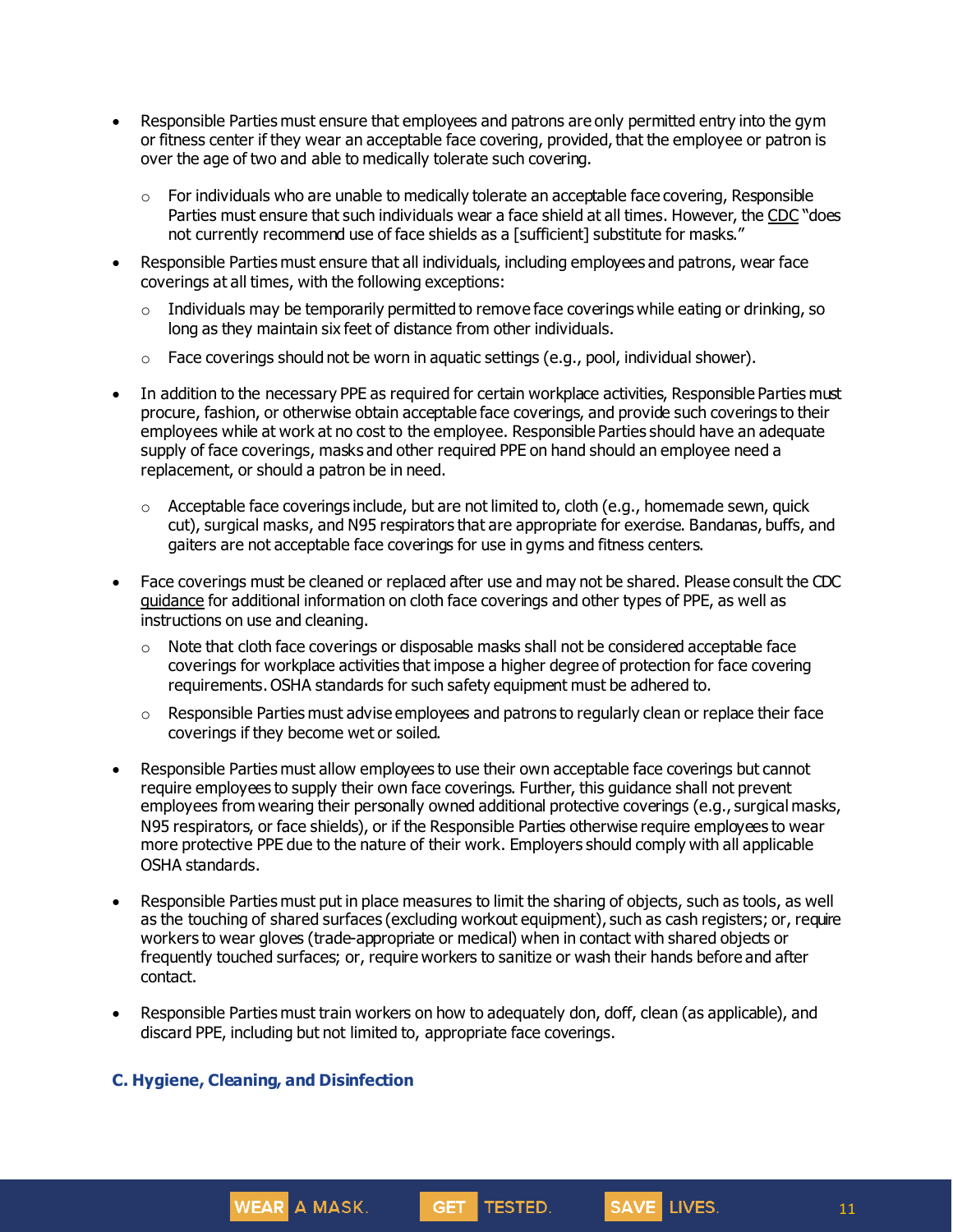- Responsible Parties must ensure adherence to hygiene and cleaning and disinfection requirements as advised by the CDC and DOH, including "Guidance for Cleaning and [Disinfection](https://coronavirus.health.ny.gov/system/files/documents/2020/03/cleaning_guidance_general_building.pdf) of Public and Private Facilities for [COVID-19](https://coronavirus.health.ny.gov/system/files/documents/2020/03/cleaning_guidance_general_building.pdf)," and the "STOP THE [SPREAD](https://coronavirus.health.ny.gov/system/files/documents/2020/04/13067_coronavirus_protectyourself_poster_042020.pdf)" poster, as applicable. Responsible Parties must maintain logs that include the date, time, and scope of cleaning and disinfection.
- Responsible Parties must provide and maintain hand hygiene stations on site, as follows:
	- $\circ$  For handwashing: soap, running warm water, and disposable paper towels.
	- $\circ$  For hand sanitizing: an alcohol-based hand sanitizer containing at least 60% alcohol for areas where handwashing facilities may not be available or practical.
	- $\circ$  Responsible Parties must make hand sanitizer available throughout the gym or fitness center for use by employees and patrons (e.g., entrances, exits, appointment desks, next to workout stations). Touch-free hand sanitizer dispensers should be installed where possible.
- Responsible Parties should place signage near hand sanitizer stations indicating that visibly soiled hands should be washed with soap and water; hand sanitizer is not effective on visibly soiled hands.
- Responsible Parties should place receptacles around the gym or fitness center for disposal of soiled items, including PPE.
- Responsible Parties should encourage patrons to bring their own equipment (e.g., towels, yoga mats, hand weights used in group classes), to the extent possible.
	- $\circ$  While it is a best practice to have patrons bring their own towels, Responsible Parties may provide towels to patrons and perform laundry service, provided that they do so in accordance with CDC [guidance,](https://www.cdc.gov/coronavirus/2019-ncov/community/disinfecting-building-facility.html) which includes:
		- Launder items according to the manufacturer's instructions, using the warmest appropriate water setting and dry items completely.
		- Wear disposable gloves when handling dirty laundry.
		- Do not shake dirty laundry.
		- Clean and disinfect clothes hampers.

- **EXELG** Remove gloves, and wash hands immediately after performing laundry services.
- Responsible Parties must conduct regular cleaning and disinfection of the gym or fitness center and more frequent cleaning and disinfection for high risk areas used by many individuals and for frequently touched surfaces. Cleaning and disinfection must be rigorous and ongoing and should occur frequently throughout the hours of operations and whenever needed. Please refer to DOH's "Interim Guidance for Cleaning and [Disinfection](https://coronavirus.health.ny.gov/system/files/documents/2020/03/cleaning_guidance_general_building.pdf) of Public and Private Facilities for COVID-19" for detailed instructions on how to clean and disinfect facilities.
	- $\circ$  Responsible Parties must ensure that shared equipment and machines are cleaned and disinfected by employees or patrons between every use.
	- $\circ$  Responsible Parties must provide appropriate cleaning and disinfection supplies for shared and frequently touched surfaces and equipment and should require employees and encourage patrons to use these supplies, following manufacturers' instructions, before and after use of these surfaces, followed by hand hygiene.
	- $\circ$  Responsible Parties must ensure that sufficient staff is available to "wipe down" (i.e., clean and disinfect) equipment between users, but Responsible Parties may require patrons to "wipe down" equipment before and/or after each use.

GET TESTED.

SAVE LIVES.

12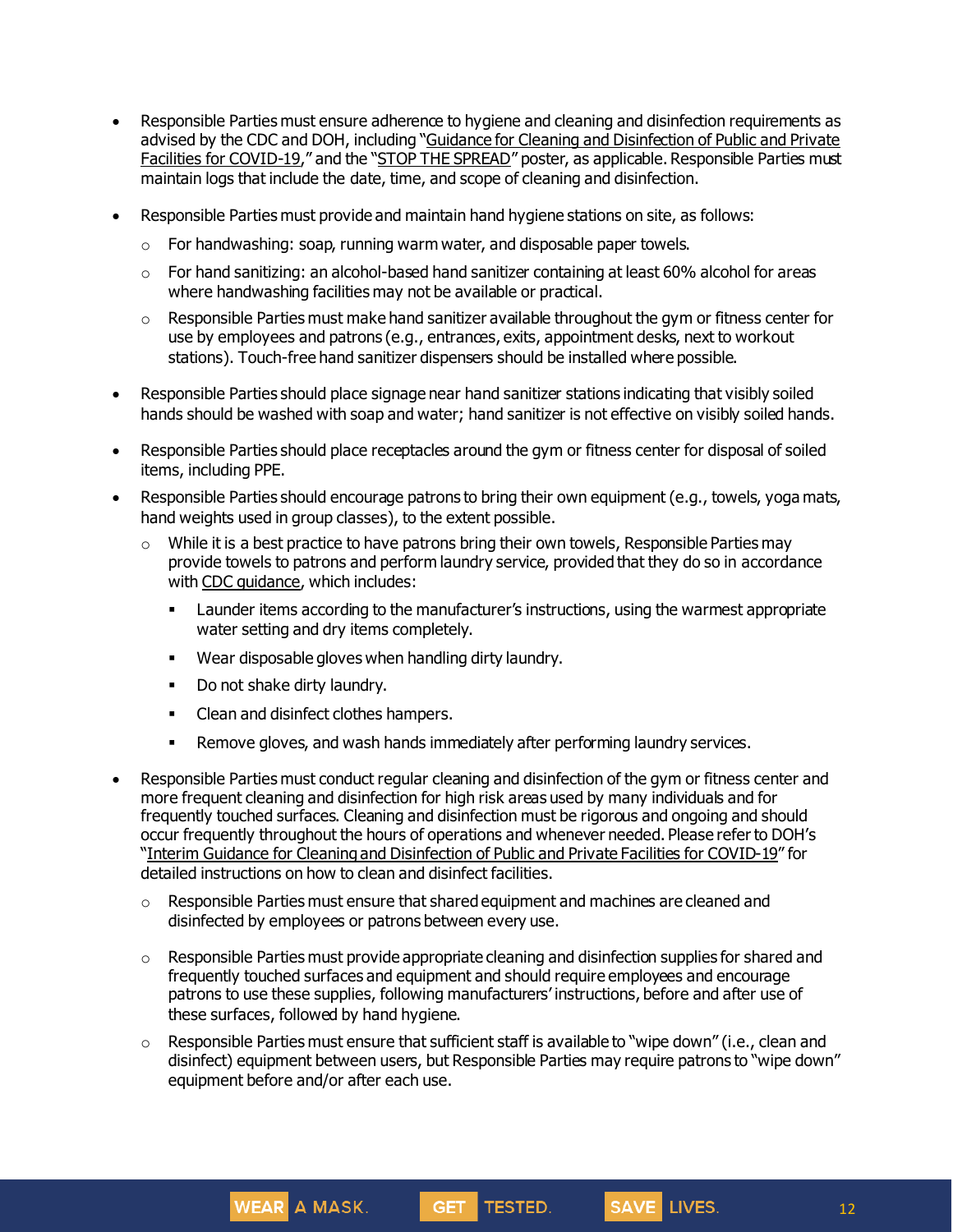- $\circ$  Responsible Parties must ensure that rental equipment (e.g., cleated shoes, yoga mats) is cleaned and disinfected between uses.
- Responsible Parties must ensure regular cleaning and disinfection of locker rooms and restrooms. Locker rooms and restrooms must be cleaned and disinfected at least every two hours, or more often depending on frequency of use.
	- $\circ$  Responsible Parties must ensure distancing rules are adhered to by using signage, occupied markers, or other methods to reduce restroom capacity where feasible.
- Responsible Parties must ensure that sharedworkstations (e.g., check-in desks) are cleaned and disinfected between use by different employees.
- Responsible Parties must ensure that equipment is regularly (e.g., between use by each patron) cleaned and disinfected using registered disinfectants. Refer to the Department of Environmental Conservation (DEC) list of [products](http://www.dec.ny.gov/docs/materials_minerals_pdf/covid19.pdf) registered in New York State and identified by the EPA as effective against COVID-19.
- If cleaning or disinfection products or the act of cleaning and disinfection causes safety hazards or degrades the material or equipment, Responsible Parties must close such equipment, put in place hand hygiene stations between use, supply disposable gloves, and/or set limits on the number of individuals who may use such equipment.
- Responsible Parties must provide for the cleaning and disinfection of exposed areas in the event an individual is confirmed to have a positive case of COVID-19, with such cleaning and disinfection to include, at a minimum, all heavy transit areas and high-touch surfaces (e.g., fitness equipment, machines, handrails, check-in desks).
- CDC guidelines on "Cleaning and [Disinfecting](https://www.cdc.gov/coronavirus/2019-ncov/community/disinfecting-building-facility.html) Your Facility" if someone is suspected or confirmed to have COVID-19 are as follows:
	- $\circ$  Close off areas used by the person suspected or confirmed to have COVID-19.
		- Responsible Parties do not necessarily need to close operations, if they can close off the affected areas.
	- $\circ$  Open outside doors and windows to increase air circulation in the area.

- $\circ$  Wait 24 hours before you clean and disinfect. If 24 hours is not feasible, wait as long as possible.
- $\circ$  Clean and disinfect all areas used by the person suspected or confirmed to have COVID-19, such as bathrooms, common areas, and shared equipment.
- $\circ$  Once the area has been appropriately cleaned and disinfected, it can be re-opened for use.
	- **•** Individuals without close or proximate contact with the person suspected or confirmed to have COVID-19 can return to the area immediately after cleaning and disinfection.
	- Refer to DOH's "Interim Guidance for Public and Private [Employees](https://coronavirus.health.ny.gov/system/files/documents/2020/06/doh_covid19_publicprivateemployeereturntowork_053120.pdf) Returning to Work Following [COVID-19](https://coronavirus.health.ny.gov/system/files/documents/2020/06/doh_covid19_publicprivateemployeereturntowork_053120.pdf) Infection or Exposure" for information on "close or proximate" contacts.
- $\circ$  If more than seven days have passed since the person suspected or confirmed to have COVID-19 visited or used the gym or fitness center, additional cleaning and disinfection is not necessary, but routine cleaning and disinfection should continue.
- Responsible Parties must prohibit shared food and beverages among employees (e.g., self-serve meals and beverages), encourage employees to bring lunch from home, and reserve adequate space for employees to observe social distancing while eating meals.

GET TESTED.

13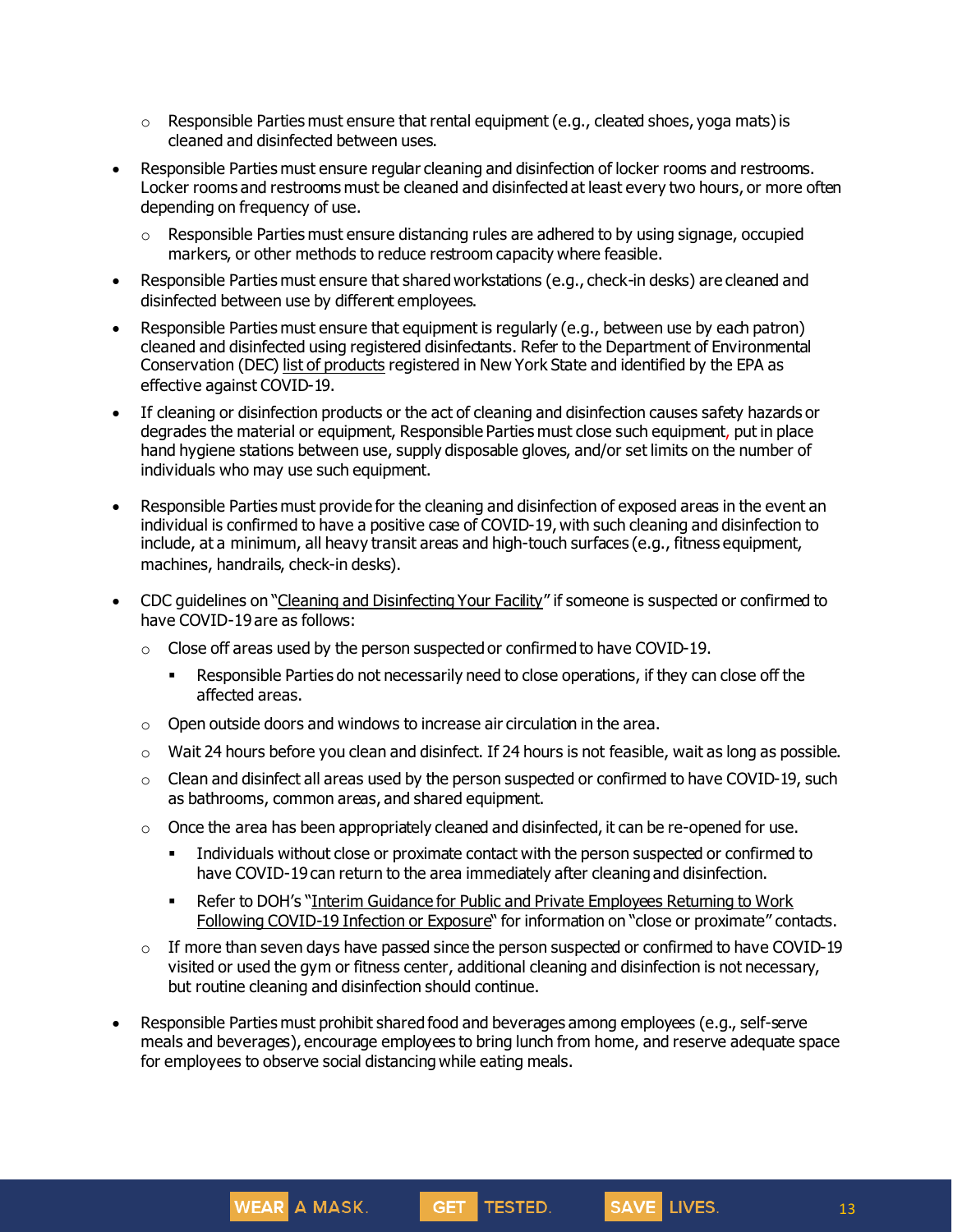#### **D. Phased Reopening**

• Responsible Parties are encouraged to phase-in reopening activities so as to allow for operational issues to be resolved before production or work activities return to normal levels. Responsible Parties should consider limiting the number of employees, hours, and number of patrons served when first reopening so as to provide operations with the ability to adjust to the changes.

#### **E. Communications Plan**

- Responsible Parties must affirm that they have reviewed and understand the state-issued industry guidelines, and that they will implement them.
- Responsible Parties should develop a communications plan for employees and patrons that includes applicable instructions, training, signage, and a consistent means to provide employees and patrons with information. Responsible Parties may consider developing webpages, text and email groups, and social media.
- Responsible Parties must encourage individuals to adhere to CDC and DOH guidance regarding the use of PPE, specifically face coverings, through verbal communication and signage.
- Responsible Parties should post signage inside and outside of the gym or fitness center to remind employees and patrons to adhere to proper hygiene, social distancing rules, appropriate use of PPE, and cleaning and disinfection protocols.

### **III. PROCESSES**

#### **A. Screening and Testing**

- Responsible Parties must implement mandatory daily health screening practices for employees, patrons, and, where practicable, contractors and vendors, but such screening shall not be mandated for delivery personnel.
- Screening practices may be performed remotely (e.g., by telephone or electronic survey), before individuals report to the gym or fitness center, to the extent possible; or may be performed on site.
- Screening should be coordinated to prevent individuals from intermingling in close or proximate contact with each other prior to completion of the screening.
- At a minimum, screening must be required of all employees, patrons, and, where practicable, contractors and vendors, and must be completed using a questionnaire that determines whether the individual has:
	- (a) knowingly been in close contact in the past 14 days with anyone who has tested positive for COVID-19 or who has or had symptoms of COVID-19;
	- (b) tested positive for COVID-19 through a diagnostic test in the past 14 days;
	- (c) experienced any symptoms of COVID-19 in the past 14 days; and

WEAR A MASK.

(d) traveled within a state with significant community spread of COVID-19 for longer than 24 hours within the past 14 days.

GET TESTED.

SAVE LIVES.

Refer to CDC guidance on "Symptoms of [Coronavirus](https://www.cdc.gov/coronavirus/2019-ncov/symptoms-testing/symptoms.html)" for the most up to date information on symptoms associated with COVID-19.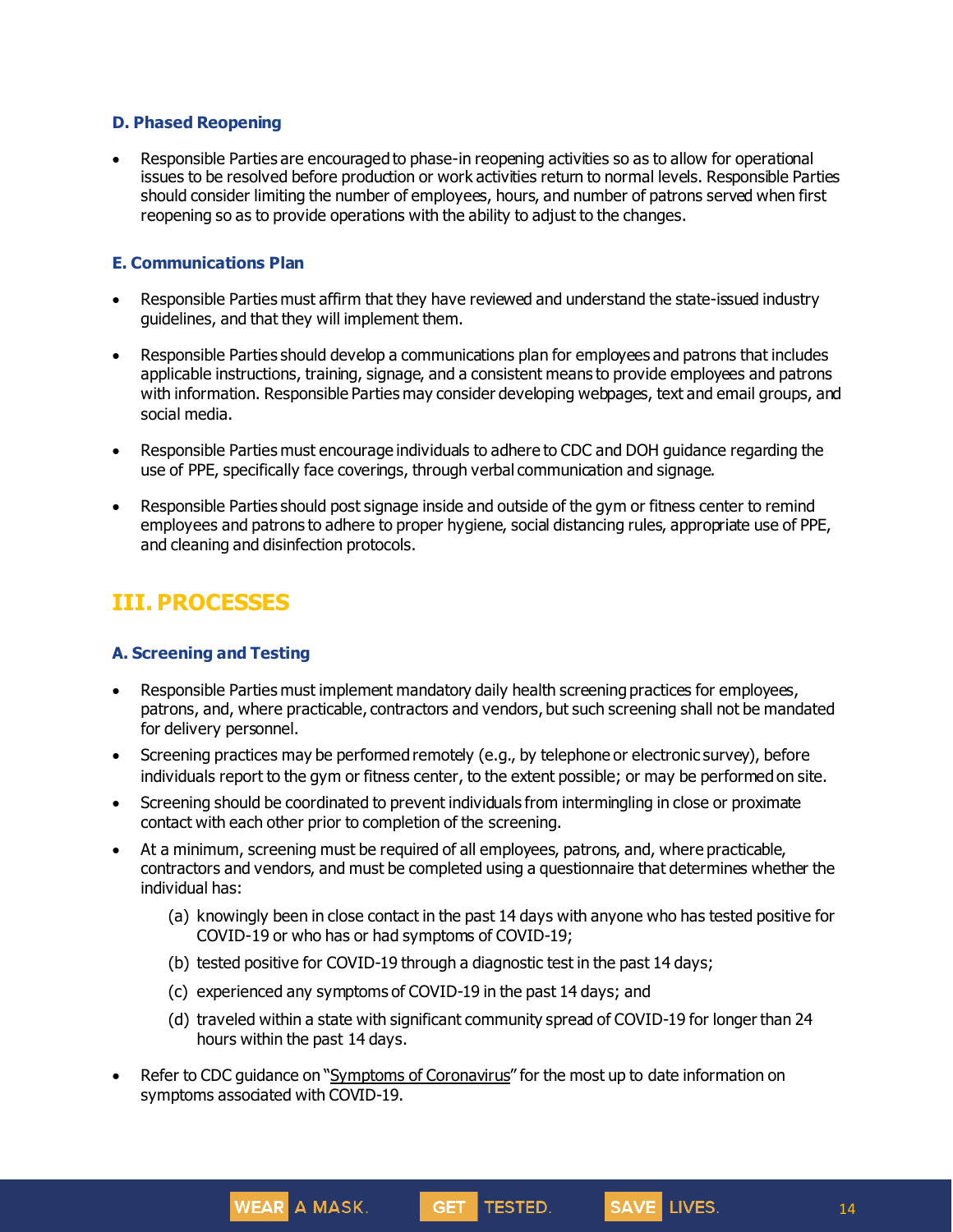- Refer to DOH travel [advisory](https://coronavirus.health.ny.gov/covid-19-travel-advisory) for the most up to date information on states with significant spread of COVID-19 and quarantine requirements.
- Screening practices include:
	- $\circ$  If space and building configuration allows, screen individuals at or near the building entrance to minimize the impact in case of a suspected or confirmed case of COVID-19.
	- $\circ$  Allow for adequate social distancing while individuals queue for screening and/or building entry.
	- o Admit only individuals who have been screened either remotely or upon arrival.
	- $\circ$  If temperature checks are performed, use contactless thermal cameras in building entrances to identify potentially symptomatic individuals and direct them to a secondary screening area to complete a follow-up screening. If not possible or feasible, a temperature check may be performed using contactless thermometers.
- Responsible Parties must require employees to immediately disclose if and when their responses to any of the aforementioned questions changes, such as if they begin to experience symptoms, including during or outside of work hours.
- In addition to the screening questionnaire, temperature checks may also be conducted per Equal Employment Opportunity Commission or DOH guidelines. Responsible Parties are prohibited from keeping records of employee health data (e.g., the specific temperature data of an individual), but are permitted to maintain records that confirm individuals were screened and the result of such screening (e.g., pass/fail, cleared/not cleared).
- Responsible Parties must ensure that any personnel performing screening activities, including temperature checks, are appropriately protected from exposure to potentially infectious individuals entering the gym or fitness center. Personnel performing screening activities should be trained by employer-identified individuals who are familiar with CDC, DOH, and OSHA protocols.
- Screeners should be provided and use PPE, including at a minimum, an acceptable face covering or mask, and may include gloves, a gown, and/or a face shield.
- An individual who screens positive for COVID-19 symptoms must not be allowed to enter the facility and employees who screen positive must be sent home with instructions to contact their healthcare provider for assessment and testing.
	- $\circ$  Responsible Parties should remotely provide the employee with information on healthcare and testing resources.
	- $\circ$  Responsible Parties must immediately notify the state and local health department about the case if test results are positive for COVID-19.
- Responsible Parties should refer to DOH's "Interim Guidance for Public and Private [Employees](https://coronavirus.health.ny.gov/system/files/documents/2020/06/doh_covid19_publicprivateemployeereturntowork_053120.pdf) Returning to Work Following [COVID-19](https://coronavirus.health.ny.gov/system/files/documents/2020/06/doh_covid19_publicprivateemployeereturntowork_053120.pdf) Infection or Exposure" regarding protocols and policies for employees seeking to return to work after a suspected or confirmed case of COVID-19 or after the employee had close or proximate contact with a person with COVID-19.
- Responsible Parties must designate a central point of contact, which may vary by activity, location, shift or day, responsible for receiving and attesting to having reviewed all questionnaires, with such

GET TESTED.

SAVE LIVES.

WEAR A MASK.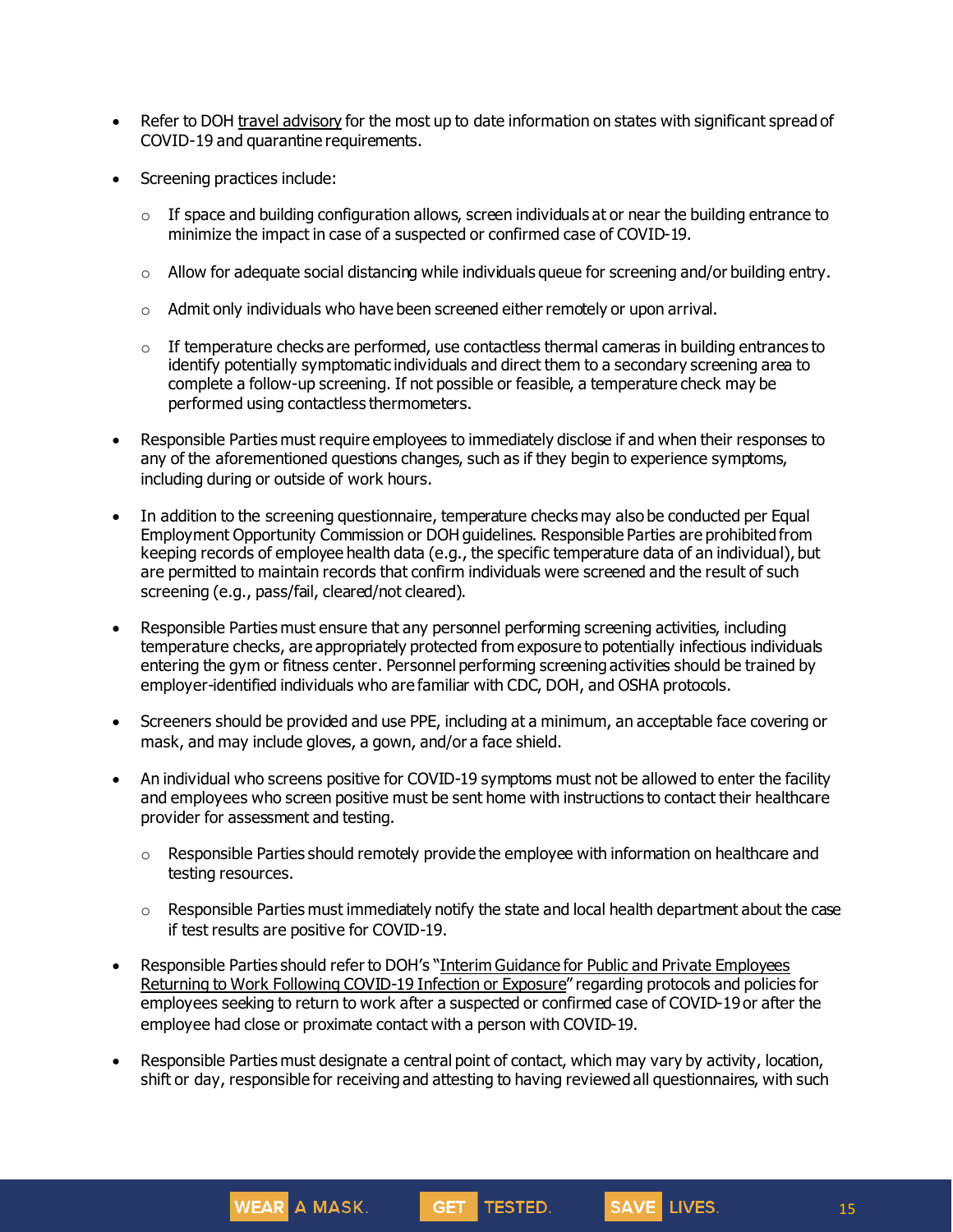contact also identified as the party for individuals to inform if they later are experiencing COVID-19 related symptoms, as noted on the questionnaire.

- $\circ$  Identified point of contact for the gym or fitness center should be prepared to receive notifications from individuals of positive cases and initiate the respective cleaning and disinfection procedures.
- Responsible Parties must designate a site safety monitor whose responsibilities include continuous compliance with all aspects of the site safety plan.
- Responsible Parties must maintain a log of every person, including employees, patrons, and where practicable, contractors, and vendors, who may have close or proximate contact with other individuals at the workplace or area; excluding deliveries that are performed with appropriate PPE or through contactless means. The log must contain contact information, including each individual's full name, address, and phone number, such that all contacts may be identified, traced, and notified in the event of a positive COVID-19 case.
	- $\circ$  The sign-in process may be conducted through any means that the Responsible Parties establish to collect the above contact information, including but not limited to a digital application, barcode reader, swipe card reader, and/or paper form.
	- $\circ$  Responsible Parties must maintain a record of the aforementioned sign-in data for a period 28 days and make such data available to state and local health departments upon request.

#### **B. Tracing and Tracking**

- Responsible Parties must notify the state and local health department immediately upon being informed of any positive COVID-19 test result by an individual at their gym or fitness center.
- In the case of an individual testing positive, the Responsible Parties must cooperate with the state and local health department as required to trace all contacts in the gym or fitness center and notify the state and local health department of all individuals who entered the gym or fitness center dating back 48 hours before the individual first experienced COVID-19 symptoms or tested positive, whichever is earlier. Confidentiality must be maintained as required by federal and state law and regulations.
	- $\circ$  In the case of an individual showing symptoms while in the gym or fitness center, Responsible Parties must notify employees in the surrounding areas or who may have been affected immediately with information on where the individual has been throughout the gym or fitness center and notify them if the symptomatic person tests positive.
- State and local health departments may, under their legal authority, implement monitoring and movement restrictions of infected or exposed persons including home isolationor quarantine.
- Employees who are alerted that they have come into close contact with a person with COVID-19, and have been alerted via tracing, tracking or other mechanism, are required to self-report to their employer at the time of alert and shall follow the protocol referenced above.

GET TESTED.

### **IV. EMPLOYER PLANS**

WEAR A MASK.

16